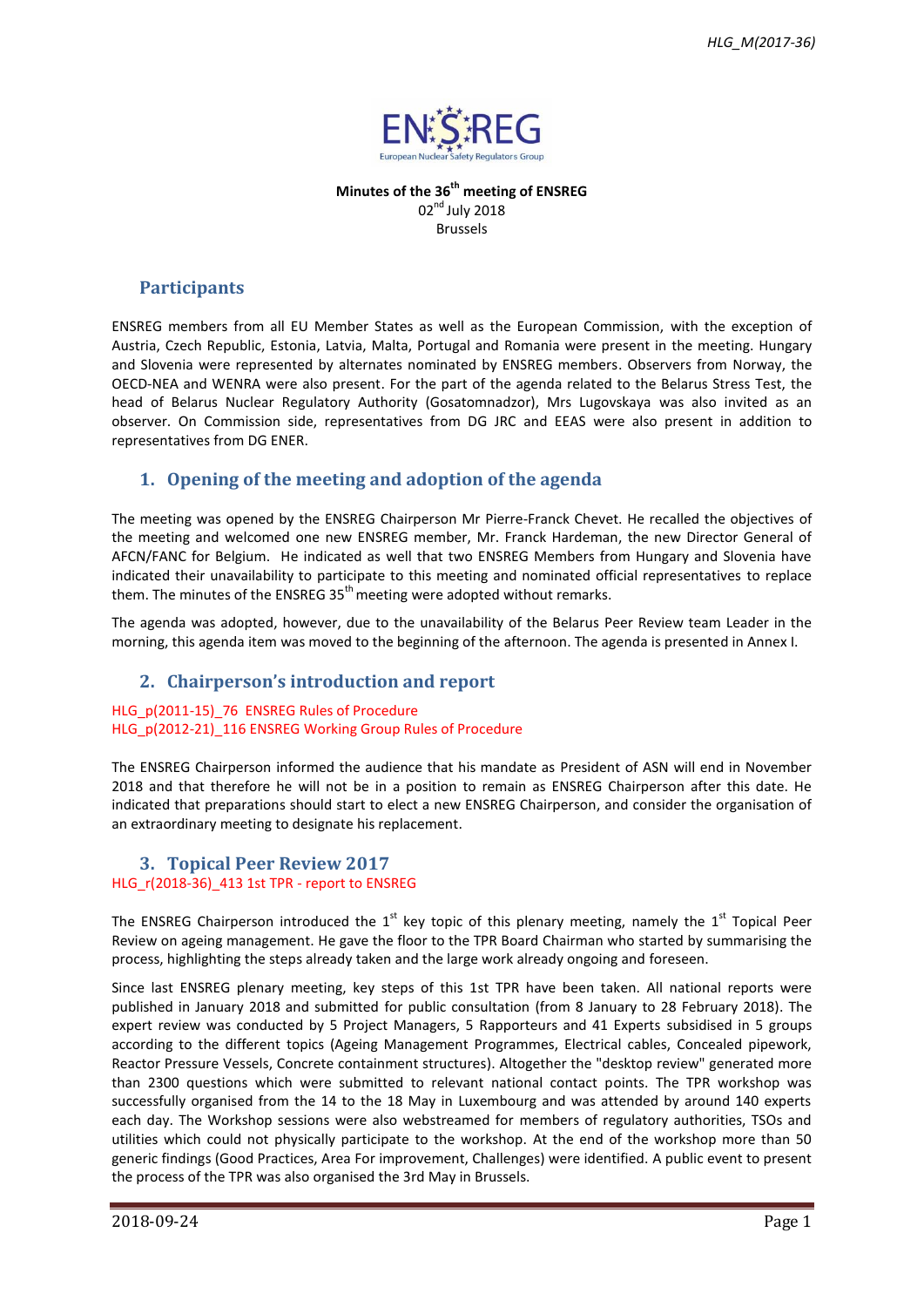The TPR Board Chairman emphasized that the exercise allowed sharing experience, identifying "Good Practices" but also "Areas for Improvement" and "Challenges" at EU and/or at country specific level for each topic. He stressed that the TPR report is not yet ready to be submitted to ENSREG. He indicated that the Board will continue to finalise Summary report and recommendations for approval by ENSREG Plenary. A meeting of Board, Rapporteurs supported by EC staff took already place the 6-7 June to continue the work and will be followed by another one the 3 July. It is expected that other meetings will be needed at the end August/early September to finalise the Summary report and the allocation of country findings. The TPR Board Chairman also shared his insights on the first TPR process.

The ENSREG Chairperson recognized the very large efforts of all members of the TPR Board, the country experts and the national regulators in reaching this stage of the review. He highlighted that TPR was a very demanding exercise and currently a first of the kind in the frame of the amended nuclear safety Directive.

The European Commission representative recalled that the TPR is a requirement of the amended nuclear safety Directive and that the Directive is "objective" driven. He reconfirmed that the Commission services are closely supporting the exercise and will continue to provide full dedication until its finalisation. He pointed out that despite the fact that the exercise is not finished it was already possible to identify some weaknesses of the current organisation which should be addressed in a future TPR, relating to:

- the process of appointing experts (very few experts appointed by ENSREG members until beginning of January 2018 and then too large demand from participating countries to attend the workshop making work organisation very complicated),
- the absence of country and/or facilities visits; with no visits foreseen in the TPR process, this makes information reported by countries sometimes very difficult to verify by the peer reviewers,
- the reduced timeframe for the different steps since beginning of January 2018, allowing limited time for the experts to review the national reports and for the countries to provide replies to the questions.

He also expressed his concern regarding the very limited participation of the civil society in the public event which took place on 3 May. He highlighted that efforts should be made to ensure the success of the final public event.

Regarding the public event, the ENSREG chairperson pointed out that ageing management is a very technical subject which limits the possibilities for the public to provide technical inputs. He stressed that the category of findings called "Challenges" are of key importance for this peer review as this category highlights areas where issues have been identified for most of the EU countries and where work should be initiated to address these issues at EU level.

Several ENSREG members took the floor (HU, DE, NL, ES, SE, LUX, IT). All ENSREG members agreed that a very large work has been necessary to prepare the national reports and to participate to this TPR exercise and that additional work is necessary to finalise the report with the expected level of quality. Several indicated that improvements were needed at the level of communication and transparency around this exercise (in particular regarding country specific findings) and that an additional opportunity should be given to the participating countries to review the TPR report and the country findings before both documents are presented to ENSREG. It was again clarified that the TPR report will be generic and country specific findings will be presented in a separate document.

The Commission representative stressed that this European TPR was highlighted as one of the 'good practices' at the 7th IAEA CNS review meeting. Therefore it carries a high visibility and high expectations in terms of the outcome of the exercise and follow-up actions both at European and international level. He stressed the importance of ending with a high quality report as well as the importance of presenting the results to the public in an appropriate way to ensure transparency and clear understanding of the findings. He also indicated that the target is to have Council conclusions on this exercise still under Austrian presidency.

A detailed discussion took place on how to achieve these targets and ENSREG decided to postpone the endorsement of the report to an "extraordinary" ENSREG plenary meeting which will take place the 4th October in Brussels. The TPR Board will be in charge of putting in place an appropriate schedule to reach this target.

Regarding public participation to the last phase of the TPR report preparation, ENSREG WG3 chairman recalled that according to the "stakeholder engagement plan" prepared for this TPR no public consultation was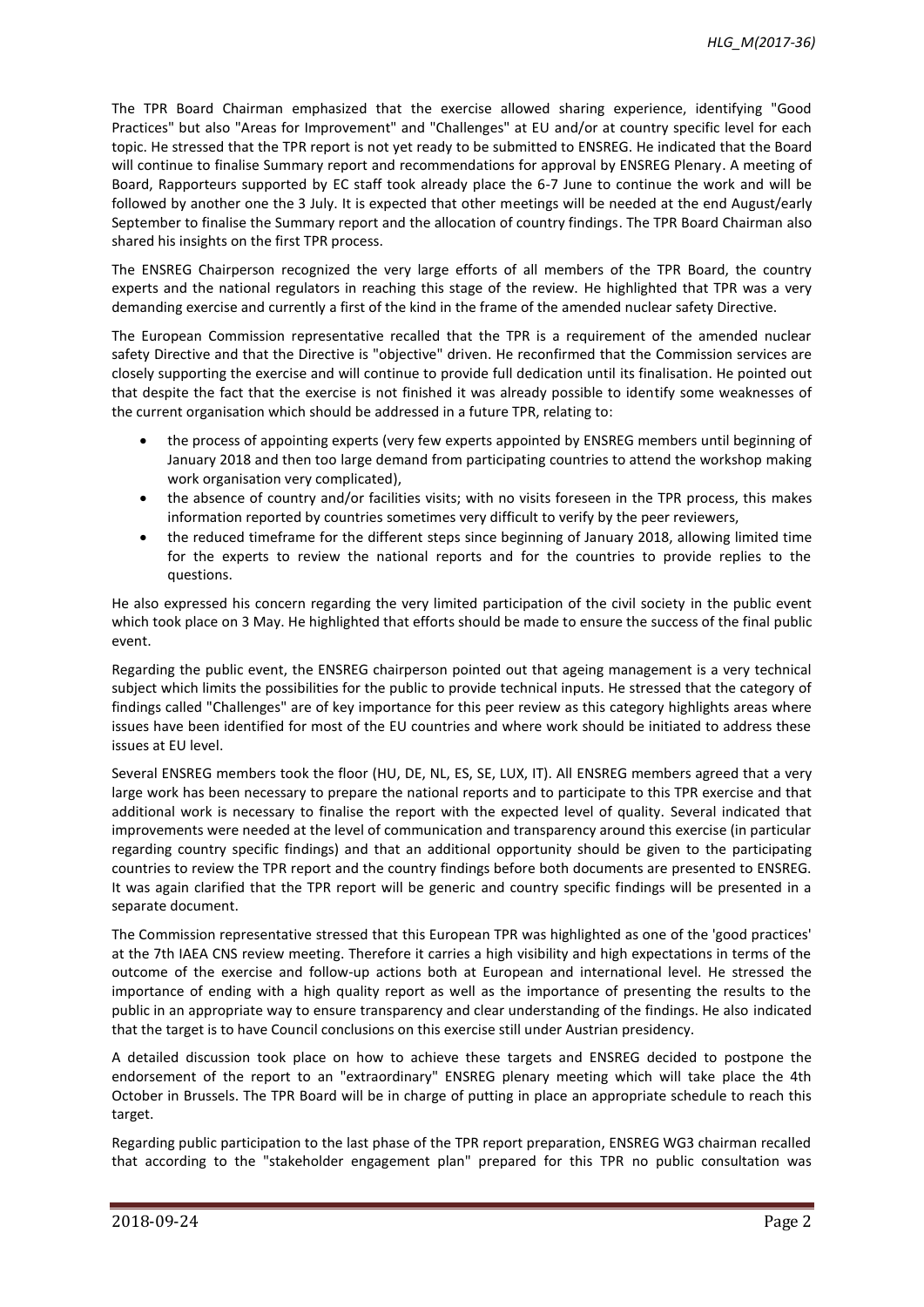foreseen until the report is endorsed by ENSREG. A public event should be organised after the report has been endorsed and published on the ENSREG Website.

The TPR Board chairman indicated that the timing for completion of the TPR report will be very tight and therefore each participating country is expected to react very quickly when the report and country findings will be submitted for a last review.

#### **ENSREG took the decision to:**

**Confirm that the finalisation of the report will take place during summer 2018 and that an additional round of comments on the report itself and on the country findings will be possible for the participating countries before the report is submitted to ENSREG members (with a timeframe of 1-2 weeks for providing comments at the beginning of September).**

**Organise an "extraordinary" ENSREG Plenary meeting the 4 October 2018 in Brussels. This meeting will be mostly devoted to the decision by ENSREG of the TPR report on "Ageing Management".**

**Organise a public event at least one month after publication of the results on the ENSREG website to present the results of the TPR.**

**Allow until spring 2019 for ENSREG and participating countries to prepare action plans following publication of the TPR report.**

### **4. Review of the WG1 activities**

### **1. Stress Tests in Europe (NAcPs update)** HLG\_r(2018-36)\_404 ENSREG WG1 Report to ENSREG36 HLG\_r (2018-36)\_401 NAcP Status Report draft 4 18-06-2018

According to the commitment taken in 2015, all countries participating to the EU Stress Test NAcP peer review in May 2015 were to update their NAcPs by the end of 2017. WG1 was tasked to set-up a simplified peer review process to present to ENSREG members a good overview of the situation. Most of these updated NAcPs were received on time and published on the ENSREG Website.

ENSREG reviewed the summary report prepared by WG1 to present the status at EU level of Stress Test National Action Plan (NAcP) implementation in 2017. ENSREG Members discussed the approach taken by WG1 in preparing the summary report.

At the end of the presentation by WG1 chairman, the ENSREG Chairperson asked to complete the hearings round in order to "challenge" the different countries regarding NAcP implementation and potential delays of some of the actions. WG1 chairman replied that some countries have made their presentation within the WG meetings, but the report prepared was mostly a compilation of information provided by the countries themselves.

The Commission representative recalled the ENSREG statement of November 2015 where it was already indicated that delays were encountered by several countries in safety upgrades implementation. Based on the information available in these updated NAcPs it appears that further delays have accumulated in some countries, in some cases for non-technical reasons. He stressed that the process to be put in place by WG1 to prepare a summary report should retain the idea of a "peer review" process to assess independently the progress of the different countries. He considered that, as a minimum, hearings of the different countries should be organised. This point was supported by other ENSREG members. He also pointed out the collective commitment of ENSREG members in this field and the potential consequences of an endorsement by ENSREG of the delays in safety upgrade implementation.

Several ENSREG Members (FL, SK, SE, NL) indicated that some countries are dealing with more complicated safety upgrades than others and that a risk-based approach to safety may justify to give priority to other issues than remaining Stress Test safety upgrade implementation.

### **ENSREG took the decision to**

**Not approve the WG1 report in its current status and to ask the report to be updated based on "hearings" of the different countries to be completed by WG1 to understand more clearly why some countries seem to have experienced further delays in their implementation plan in comparison to 2015**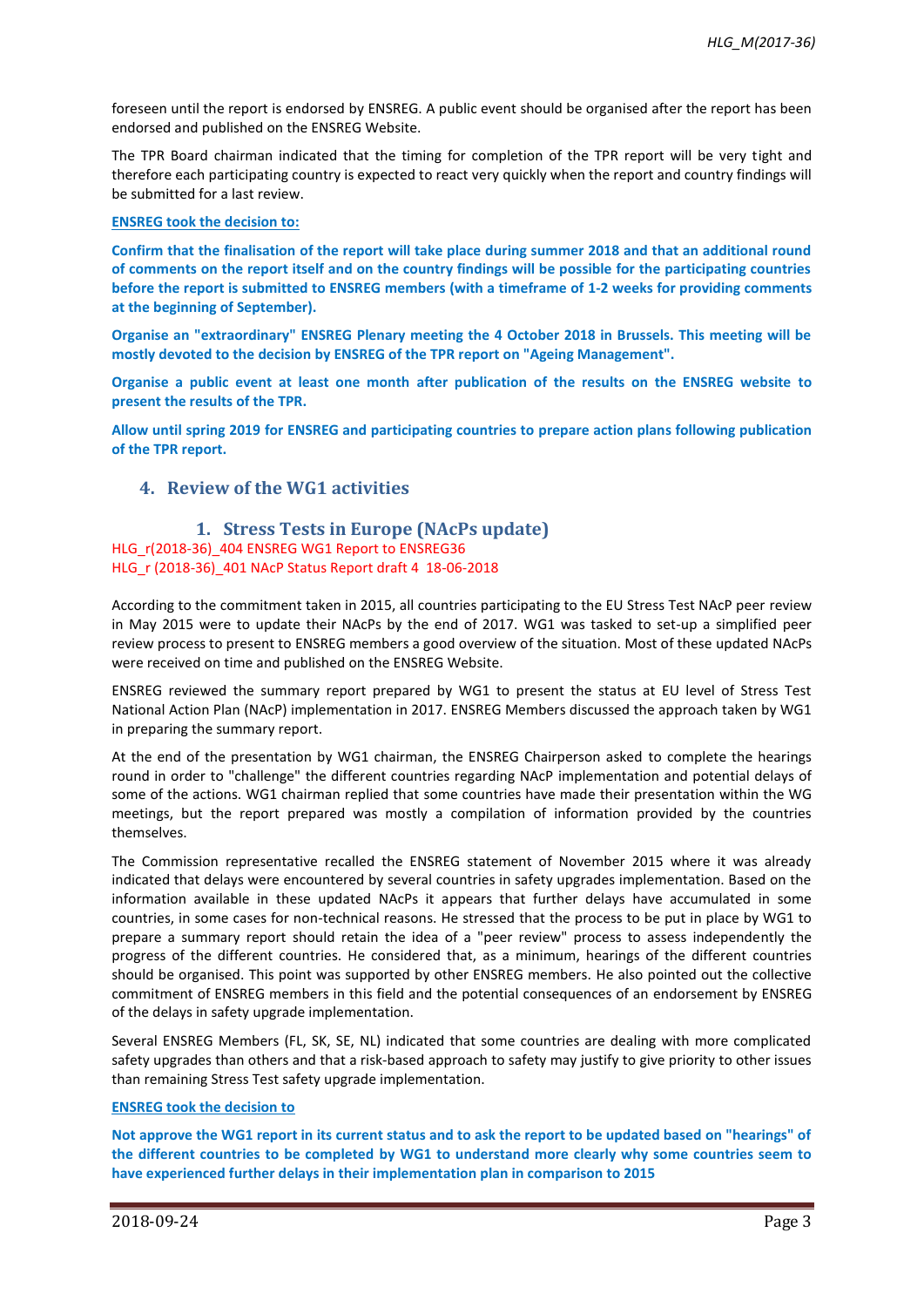# **2. Revision of the ENSREG WP 2018-2020** HLG\_r(2018-36)\_403 ENSREG WP revision 2018-2020 HLG r(2018-36) 412 ENSREG Chairman letter to ETSON

During the ENSREG meeting, June 2017, ENSREG decided to launch the revision of the its Work Programme 2018-2020 to update the current task list and align it with Commission priorities and outcomes of the ENSREG 2017 Nuclear Safety conference.

During the previous meeting in December 2017, ENSREG Members did not reach a consensus on the different tasks and priorities for this Work Programme (WP) and decided to continue refining the document. WG1 Chairman presented the process followed since this meeting to compile the ENSREG priorities for the different tasks of the Work Programme 2018-2020.

The European Commission representatives stated that the proposed Work Programme was not ambitious enough and that several priorities of the Commission were not reflected or reflected with too low priorities in this Work Programme. This is in particular the case for the questions of:

- Follow-up of the Topical Peer Review
- Counterfeit, Fraudulent and Suspect Items (CFSI) issues which is a direct outcome of the ENSREG 2017 conference,
- Implementation of the Articles 8a-8c of the amended nuclear safety Directive

Regarding the implementation of the Articles 8a-8c, the ENSREG Chairperson indicated that he considers that ENSREG and WENRA have done their part of the job on this topic and that it should now be extended by more technical criteria which should be defined by ETSON.

The ENSREG WG1 Chairman indicated that some of the priorities proposed by the Commission service had not been taken into account based on the consideration that other institutions like OECD-NEA and the IAEA were already addressing these subjects in different working groups.

Several ENSREG members (DE, FL, NL) argued that until 2020 they were facing a very high workload and that duplication of work should be avoided pointing out that WENRA RHWG is already working on safety upgrades. They indicated that they support the proposed ENSREG WP 2018-2020 with associated priorities.

A detailed discussion took place on several items and in particular on the one related to the implementation of the Articles 8a-8c of the amended nuclear safety Directive. Several ENSREG Members questioned the study launched by the Commission on this topic. The Commission representative clarified that this is a technical study to provide insights into European and international guidance on the topic, national approaches and implementation aspects of the new safety requirements (articles 8a to 8c). Following a tender exercise in 2017, a contract was awarded to GRS and a consortium of TSO's composed of 10 ETSON partners. The work being undertaken by GRS/ETSON is complementary to other Commission activities, and to the activities of ENSREG/WENRA. Work has also been performed by the JRC to support this activity. The ENSREG Chairperson reminded that such a task should have been coordinated with WENRA and ENSREG Members prior to any request, especially as WENRA already delivered a report on article 8 that has been endorsed by ENSREG, and that RHWG of WENRA is pursuing its benchmarking on safety enhancements.

The Commission representative highlighted that revising regularly the ENSREG Work Programme and ensuring that this programme remains in line with the Commission priorities and with the outcomes of the ENSREG conferences is of key importance. He stressed that ENSREG is an advisory body of the Commission and if ENSREG is not able to provide the expected support this would have institutional implications forcing the Commission to find other bodies to perform the necessary work.

The ENSREG Chairperson indicated that there are a large number of subjects still to be addressed by ENSREG but that among them the issue of CFSI and supply chain was certainly a key topic. He also recommended that ETSON extend his work on the articles 8a to 8c with a view to present it first to WENRA and then to ENSREG. The Commission also stated that it will pursue work over alternative channels.

#### **ENSREG took the decision to:**

**Approved the ENSREG WP 2018-2020 as presented with modifications as indicated by WG1; WG2 and WG3 chairman during the discussions**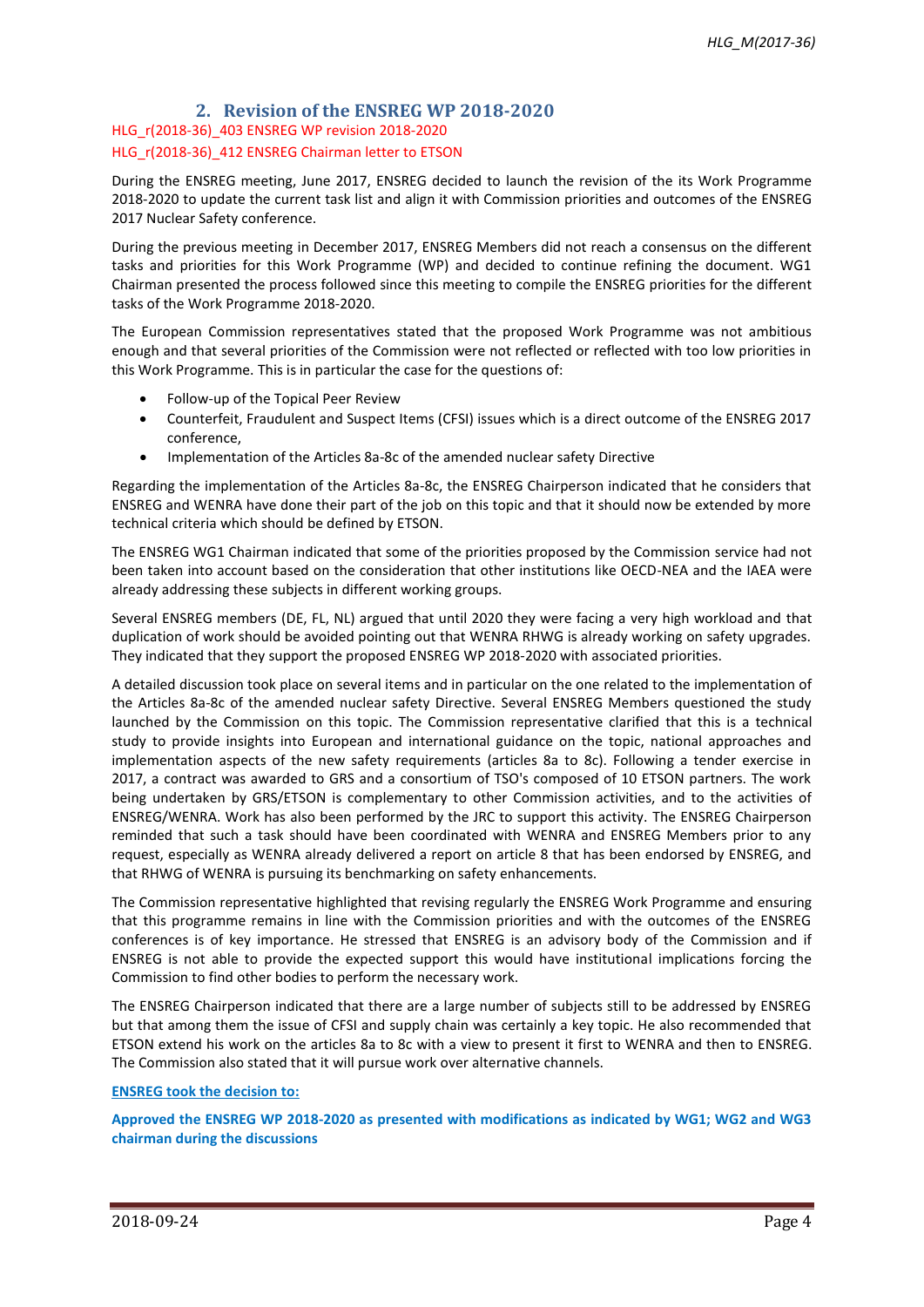**Include in the WP 2018-2020 a special item on Counterfeit, Fraudulent and Suspect Items (CFSI) issues with the target of having a technical meeting of 1-2 days between EU regulatory authorities, TSOs and industry sometimes in 2019**

# **3. Other WG1 activities**

## **Review of the WG1 activities**

HLG\_r(2018-36)\_404 ENSREG WG1 Report to ENSREG36

The WG1 chairman focused his presentation on the planning of the IRRS Missions in Europe.

### **5. Review of the WGs activities since previous meeting**

### **Review of the WG2 activities**

#### HLG\_r(2018-36)\_410 ENSREG\_WG2\_Plenary\_02\_July\_2018

The ENSREG WG2 Chairman reported in detail about the work done by the ENSREG WG2 since last ENSREG meeting. He acknowledged the approval by ENSREG Members of the ENSREG Guidelines for reporting under the Waste Directive on 20th January 2018 and the subsequent publication of these guidelines on the ENSREG website.

The indicative schedule for Peer Reviews under the 2011/70/Euratom (ARTEMIS missions) was presented and the collaboration between the ENSREG WG2 and the EC Decommissioning Funding Group (EC DFG) was also addressed. He presented as well the WG2 contribution to the ENSREG WP 2018-2020.

#### **ENSREG took the decision to**

#### **Approve the proposed WP WG2 actions:**

**a) Development of an ENSREG position concerning the radioactive waste and spent fuel inventories reporting.**

**b) Analysis and development of an ENSREG position on specific common issues regarding the relation of National Programmes and National Reports under Directive 2011/70/Euratom (e.g. special focus will be put on definition and implementation of key performance indicators (KPI)).**

#### **Review of the WG3 activities**

#### HLG\_r(2018-36)\_409 ENSREG\_WG3\_Plenary\_02\_July\_2018

The WG3 Chairman reported on the work done since previous ENSREG meeting. The main points presented were related to the ENSREG WP 2018-2020, in particular the development of guidance documents and the development of a questionnaire related to the implementation of the ENSREG Principles for Openness and Transparency. The last developments regarding the ENSREG Website (continuity, survey, etc) were also addressed.

Regarding the development of a position paper on the topic of transparency-security balance in NROs, the ENSREG Chairperson pointed out that in several countries the nuclear regulatory authorities do not deal with security issues.

ENSREG WG3 proposed also a specific text on transparency issues to be included in the ENSREG communication on Ru-106.

#### **ENSREG took the decision to**

**Encourage MSs to provide feedback on the implementation of the transparency principles by completing the questionnaire.** 

**Include the transparency related statement on Ru-106 case in the ENSREG communication on this topic (see Ru-106 specific item)**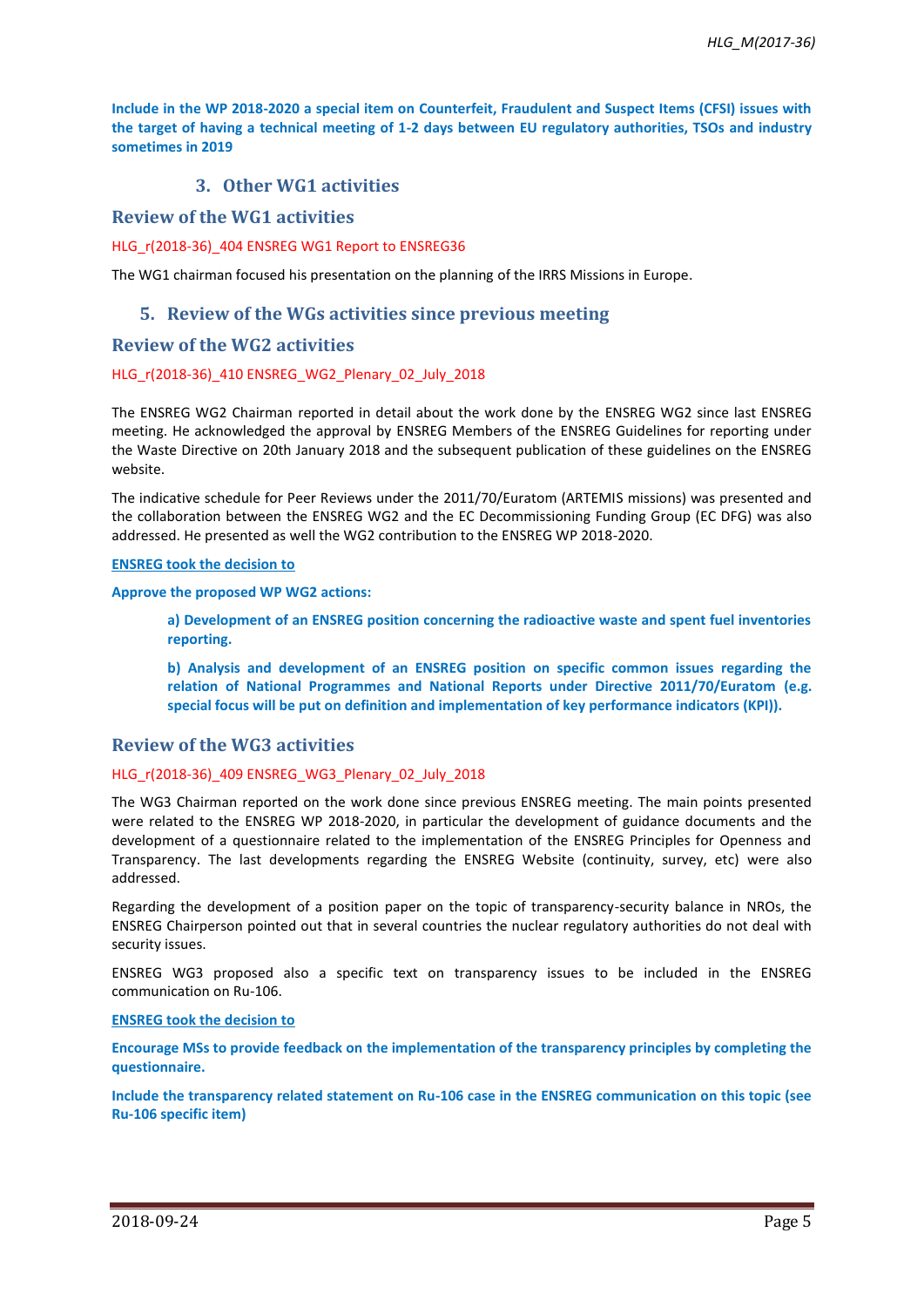## **6. Stress Tests in Belarus**

HLG\_r(2018-36)\_402 Belarus Stress Test Peer Review Report HLG r(2018-36) 414 Lithuanian position on Peer Review Report final HLG r(2018-36) 415 Lithuanian proposal on implementation final

ENSREG discussed the results of the Stress Tests peer review process in Belarus. The main steps and actions taken since the last ENSREG plenary meeting were presented by the Belarus Stress Test Board chairperson Mrs M. Ziakova and by the Peer review Team leader, Mr M. Foy.

The Peer Review took place in Belarus from the 12 to 16 March 2018. The Belarus Stress test Board presented the results of the peer review to Belarus counterpart during a visit which took place from the 12 to the 14 June 2018. For this ENSREG plenary meeting the head of Belarus Nuclear Regulatory Authority (Gosatomnadzor), Mrs Lugovskaya, was invited to attend the presentation of the peer review results as an observer. She thanks the review team and ENSREG for being invited to this meeting and highlighted that going through this peer review exercise was a challenge for an embarking country like Belarus.

It was highlighted that the Peer Review of the Belarusian Nuclear Power Plant stress-tests was conducted in a constructive and collaborative atmosphere and fully in line with specifications for EU stress test, including on transparency.

The PRT Leader indicated that the peer review report highlights various good practices but presents further potential improvement that have been identified during the review exercise performed in Belarus with a view to ensuring continuous safety improvement. The Peer Review Team (PRT) recommends that Gosatomnadzor in accordance with the principle of "intelligent ownership", should identify the necessary safety improvements in response to the recommendations made in this report by the PRT and those by Gosatomnadzor itself, and incorporate them into a National Action Plan containing all relevant safety improvement measures and associated implementation schedules.

The Commission representative congratulated the peer review team and peer review Board as well as Belarus counterpart for the extensive and in depth technical work performed during this peer review. He stressed that concrete recommendations from Regulator to Regulator came out of this peer review and called on the Belarusian authorities to develop a National Action Plan, to ensure timely implementation of all safety improvement measures in accordance with their safety significance. The Action Plan should be subject to a future independent review. This was done by all EU and non EU countries which voluntarily participated to the stress test process since Fukushima. The Commission representative recalled as well that the EU has been providing the Belarusian nuclear regulatory authority with technical assistance by transferring EU best practices on the regulatory process since 2011 and proposed to increase this technical assistance in the coming years to ensure that the highest possible safety standards are followed in Belarus.

Following two statements made by the Lithuanian ENSREG Member regarding the report and the follow-up, a detailed discussion took place (without the presence of the Belarus delegation) about the results of this peer review. The discussion focused mainly on seismic issues, necessary safety improvements and timing for safety improvements implementation. The ENSREG Chairperson highlighted the fact the LT has been associated to all the process of Review and part of the PRT. This should means that all technical assessments have been heavily discussed and that the report reflects the outcome of PRT assessment. He mentioned also that the public event on the results is planned the day after, and that it should send a wrong signal if the report is not adopted.

After the discussion additional information were provided by the Belarus Stress test team leader to the Lithuanian ENSREG member, ENSREG Chairperson asked all ENSREG Members to endorse the report, which has been done.

#### **ENSREG took the decision to**

**Endorse the peer review report with a view to have this report presented to the public during a public event the 3rd July in Brussels. The peer review report was subsequently published on the ENSREG website with an executive summary the 4th July.**

**Invite Gosatomnazor to apply for Observer status in ENSREG**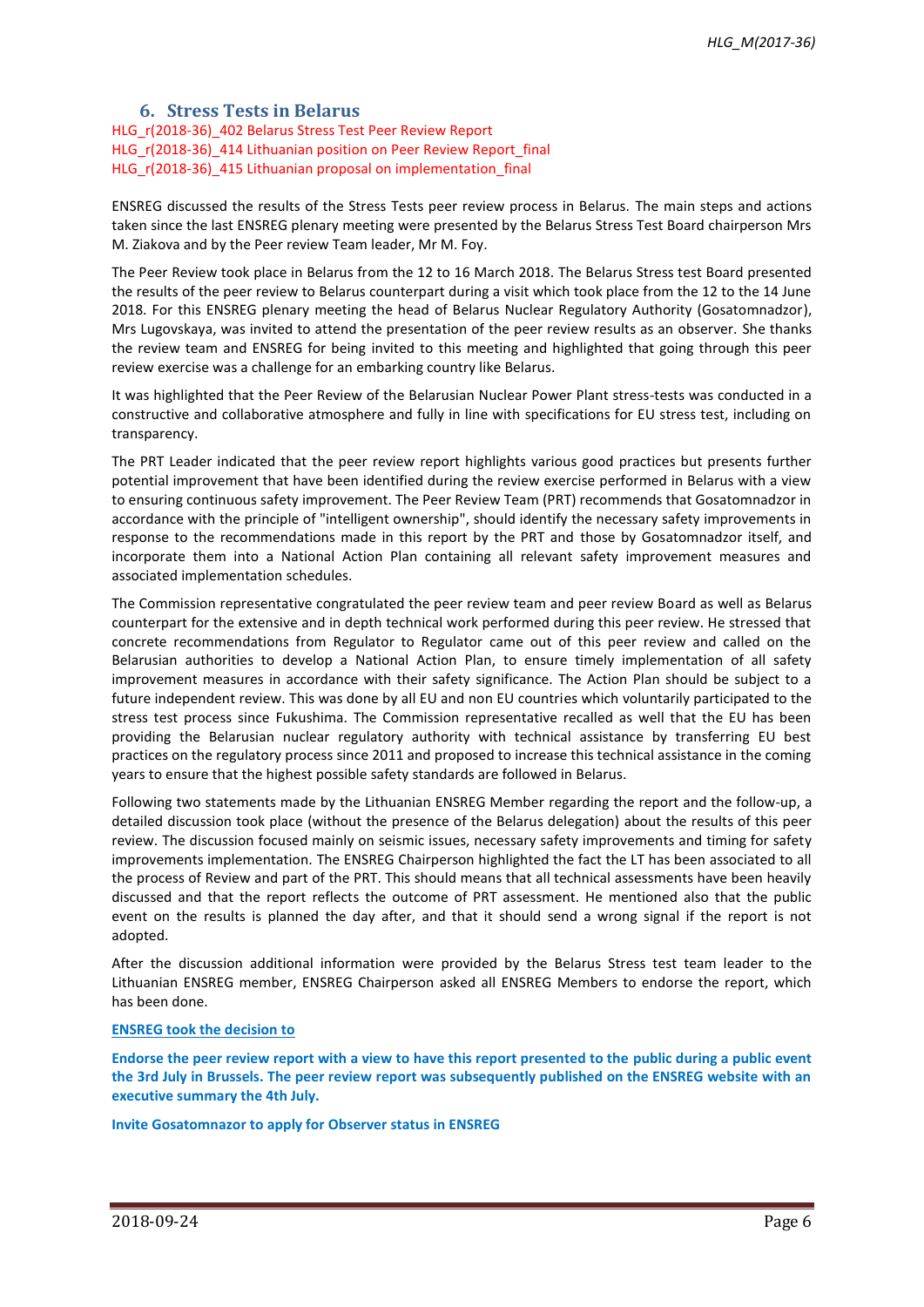## **7. Ru-106 releases**

HLG\_r(2018-36)\_406 Letter to Chairman of Rostechnadzor - Ru106 – 171217 HLG r(2018-36) 407 Reply from Rostechnadzor to ENSREG Chairman 060218 HLG r(2018-36) 408 Letter to Chairman of Rostechnadzor - Ru106 050318 HLG r(2018-36) 411 ENSREG Communication on Ru-106

The last key point of discussions during this meeting was the issue of radioactive isotope Ruthenium-106 which were measured in the air in a number of European countries during the period from the end of September to the beginning of October 2017.

ENSREG Members provided since last ENSREG meeting a coordinated response targeting the regulatory authorities of the Russian Federation regarding this issue. In the exchange of letters, ENSREG members clearly express their expectations regarding participation of several European regulators and TSO's in an Independent International Scientific Commission (IISC) recently set-up by the Nuclear Safety Institute of the Russian Academy of Sciences (IBRAE). These expectations included an assessment of the safety and health risk to the local population, the mandate to undertake in-situ investigations and public disclosure of the findings of the IISC. This IISC gathered two times in January and April 2018, but no joint conclusions have been drawn on the source release to date.

ENSREG recognizes that cooperative efforts thanks to the international commission have been a good basis for exchanges on this event of Ruthenium releases and await the answers to the open technical questions submitted by four European members in the international commission to IBRAE. However, ENSREG regrets that no joint conclusion was possible and maintains its analysis about the possible geographical source location.

The European Commission representative stressed that it is of the utmost importance to identify conclusively the source of the incident and its causes so as to avoid that such situation are repeated in the future. It is also important that trust in the international provisions and arrangements for emergency preparedness and response is not eroded. The European Commission representative supports ENSREG communication prepared.

ENSREG members recalled the importance of transparency in building trust among the various stakeholders involved in nuclear safety and the safe management of spent fuel and radioactive waste.

Based on these considerations, ENSREG Chairperson proposed a draft ENSREG communication on Ruthenium release was circulated to the ENSREG members before the meeting. This communication was revised during the meeting, the statement on transparency coming from WG3 being included and several text made based on ENSREG members proposals

#### **ENSREG took the decision to**

**Issue a communication on Ru-106 and to publish this communication and the links to measurement data collected by ENSREG Members on the ENSREG website.**

## **8. ENSREG Conference 2019**

The ENSREG Chairperson reminded ENSREG Members that it is time to start preparing the next ENSREG Conference (target date: Spring-Summer 2019), he asked for ENSREG Members contributions, discuss potential topic, etc.

**ENSREG took the decision to**

**Start preparing the next ENSREG conference in Spring-Summer 2019 – candidates for leading this organisation should inform the ENSREG secretariat before next ENSREG plenary meeting**

# **9. Next meeting**

**ENSREG 37th plenary Meeting – Extraordinary meeting – TPR on "Ageing Management"**

#### **4 October 2018**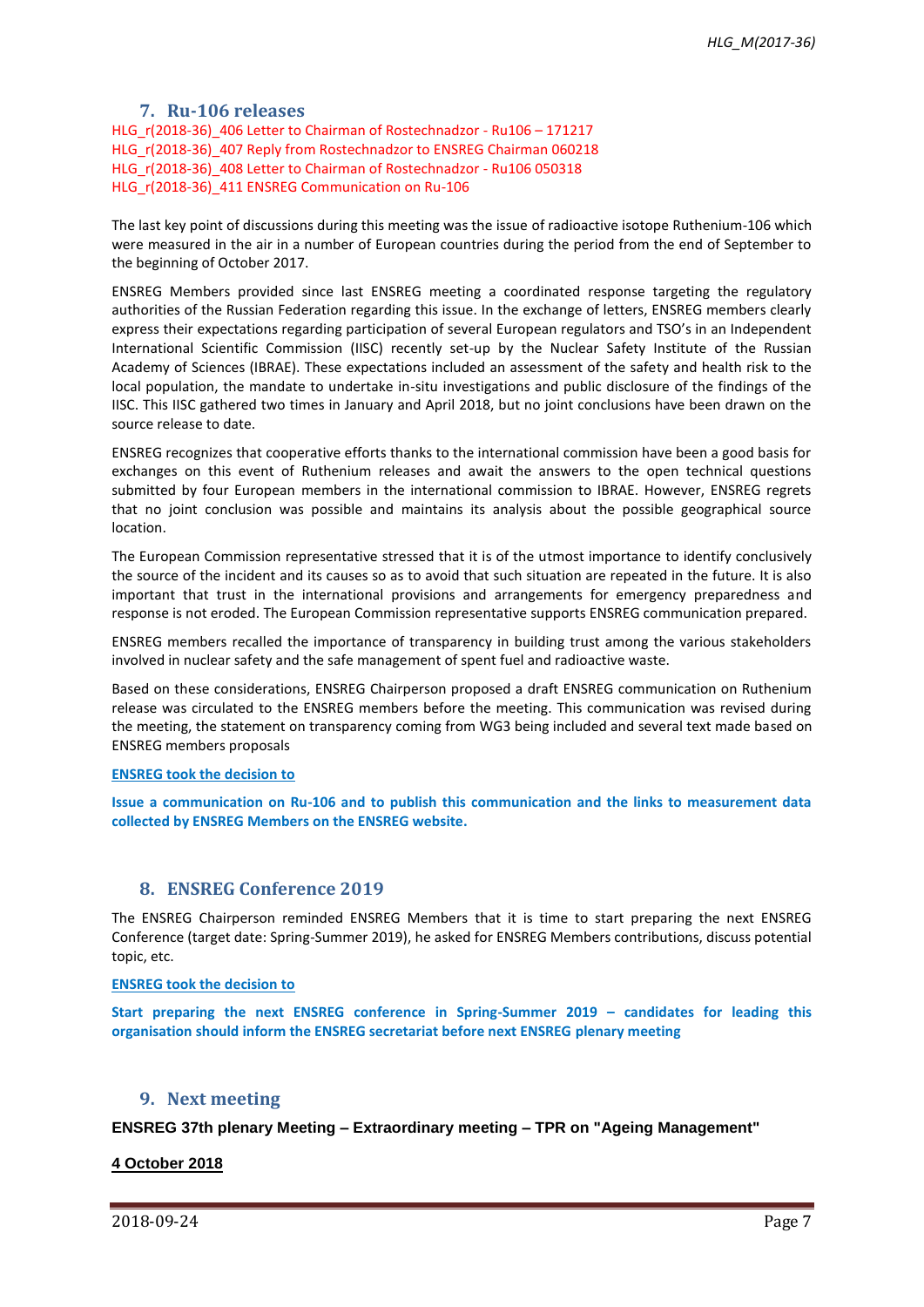# **Annex I**

# **European High Level Group**

# **on Nuclear Safety and Waste Management**

# **36 th meeting of ENSREG**

# **Agenda**

# **2 nd July 2018 (08:30 – 17:00)**

1.A , Albert Borschette building

36, rue Froissart, 1049 Brussels, Belgium

- 1. Opening of the meeting and adoption of the agenda
- 2. Chairman's introduction and report
- 3. Topical Peer Reviews 2017- 2018
	- 3.1. Detailed report from the TPR Board [P. Tiippana]
	- 3.2. Next Steps (public event, follow-up) [P. Tiippana]
- 4. WG1 :
	- 4.1. EU-countries NAcPs update [Antonio Munuera]
	- 4.2. Revision of the ENSREG WP 2018-2020 [A Munuera]
	- 4.3. Other activities
- 5. Review of the WG2 and 3 activities since previous meeting
- 6. Stress-tests in Belarus : approval of the report and follow-up [M. Ziakova/ M. Foy]
- 7. Ru-106 releases Outcomes of the different meetings of the IISC follow-up actions [France]
- 8. A.O.B :
	- 8.1. ENSREG Conference 2019
- 9. Next Meeting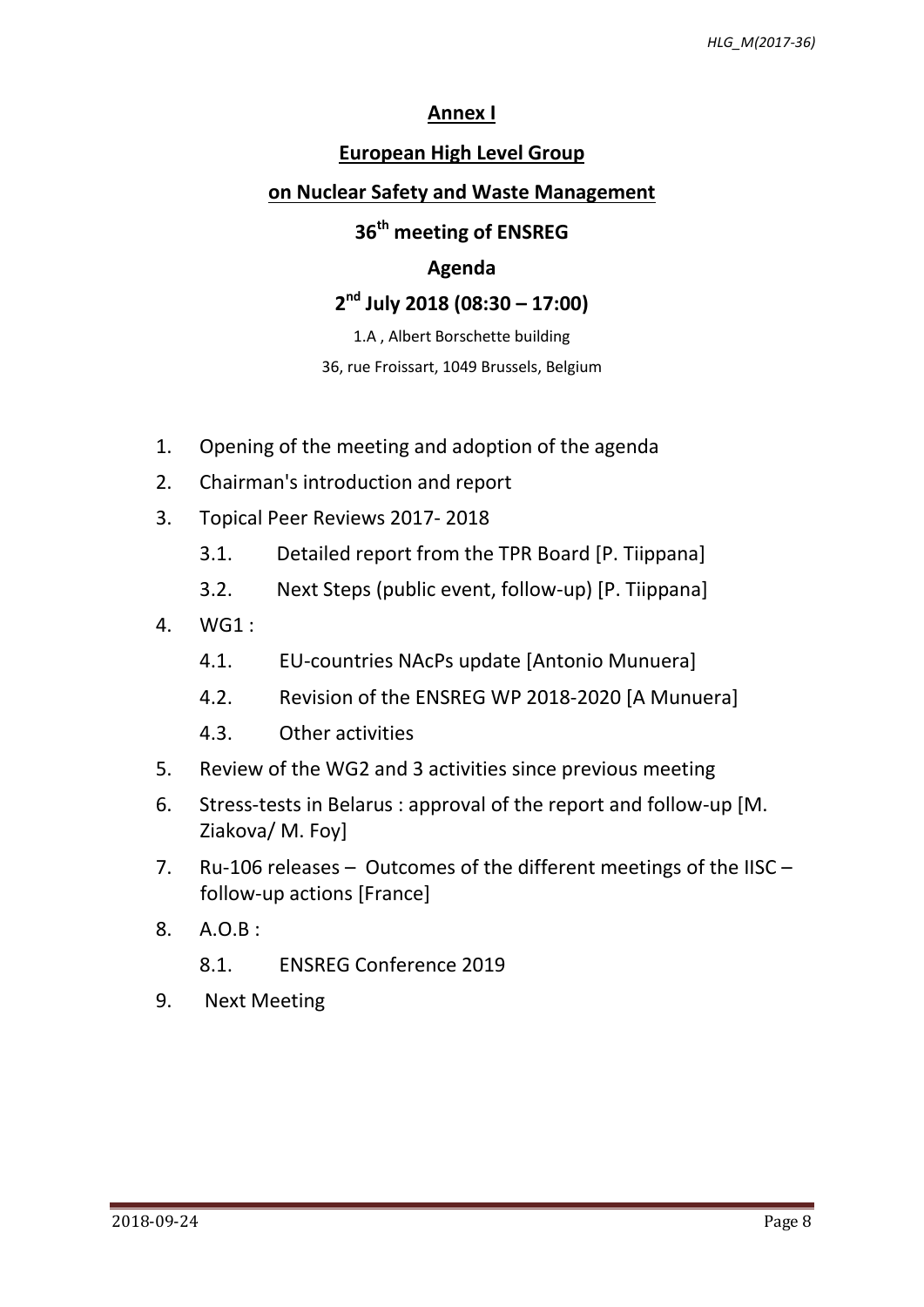# **Annex II**

# ENSREG 36<sup>th</sup> Meeting Presence list

# **Members and experts**

| <b>Country</b>  | <b>Surname</b>       | <b>Name</b>              | <b>Company</b>                                                            |
|-----------------|----------------------|--------------------------|---------------------------------------------------------------------------|
| <b>BELGIUM</b>  | Hardeman             | <b>Franck</b>            | <b>Federal Agency for Nuclear</b><br>Control (FANC)                       |
|                 | <b>Demarche</b>      | <b>Marc</b>              | National Body for Nuclear<br>Waste and Enriched Fissile<br>Material       |
| <b>BULGARIA</b> | <b>Stanimirov</b>    | <b>Borislav</b>          | <b>Bulgarian Nuclear Regulatory</b><br>Agency                             |
|                 | <b>Katzarska</b>     | Lidia                    | <b>Bulgarian Nuclear Regulatory</b><br>Agency                             |
| <b>CROATIA</b>  | Medaković            | Saša                     | <b>State Office for Radiological</b><br>and Nuclear Safety                |
| <b>CYPRUS</b>   | <b>Sakkas</b>        | <b>Demetris</b>          | Ministry of Labour, Welfare<br>and Social Insurance                       |
| <b>DENMARK</b>  | Øhlenschlæger        | <b>Mette</b>             | Danish Health Authority<br><b>Radiation Protection</b>                    |
| <b>FINLAND</b>  | <b>Tiippana</b>      | <b>Petteri</b>           | <b>Radiation and Nuclear Safety</b><br>Authority (STUK)                   |
| <b>FRANCE</b>   | <b>Chevet</b>        | Pierre-<br><b>Franck</b> | Autorité de Sûreté Nucléaire<br>(ASN)                                     |
|                 | Louis                | <b>Aurélien</b>          | Ministère de la Transition<br>Ecologique et solidaire                     |
|                 | Joureau              | Frédéric                 | Autorité de Sûreté Nucléaire<br>(ASN)                                     |
|                 | <b>Cadet-Mercier</b> | <b>Sylvie</b>            | Autorité de Sûreté Nucléaire<br>(ASN)                                     |
|                 | <b>Thevenot</b>      | <b>Caroline</b>          | Représentation permanente<br>de la France auprès de<br>l'Union européenne |
|                 | Joerger              | <b>Anais</b>             | Représentation permanente<br>de la France auprès de<br>l'Union européenne |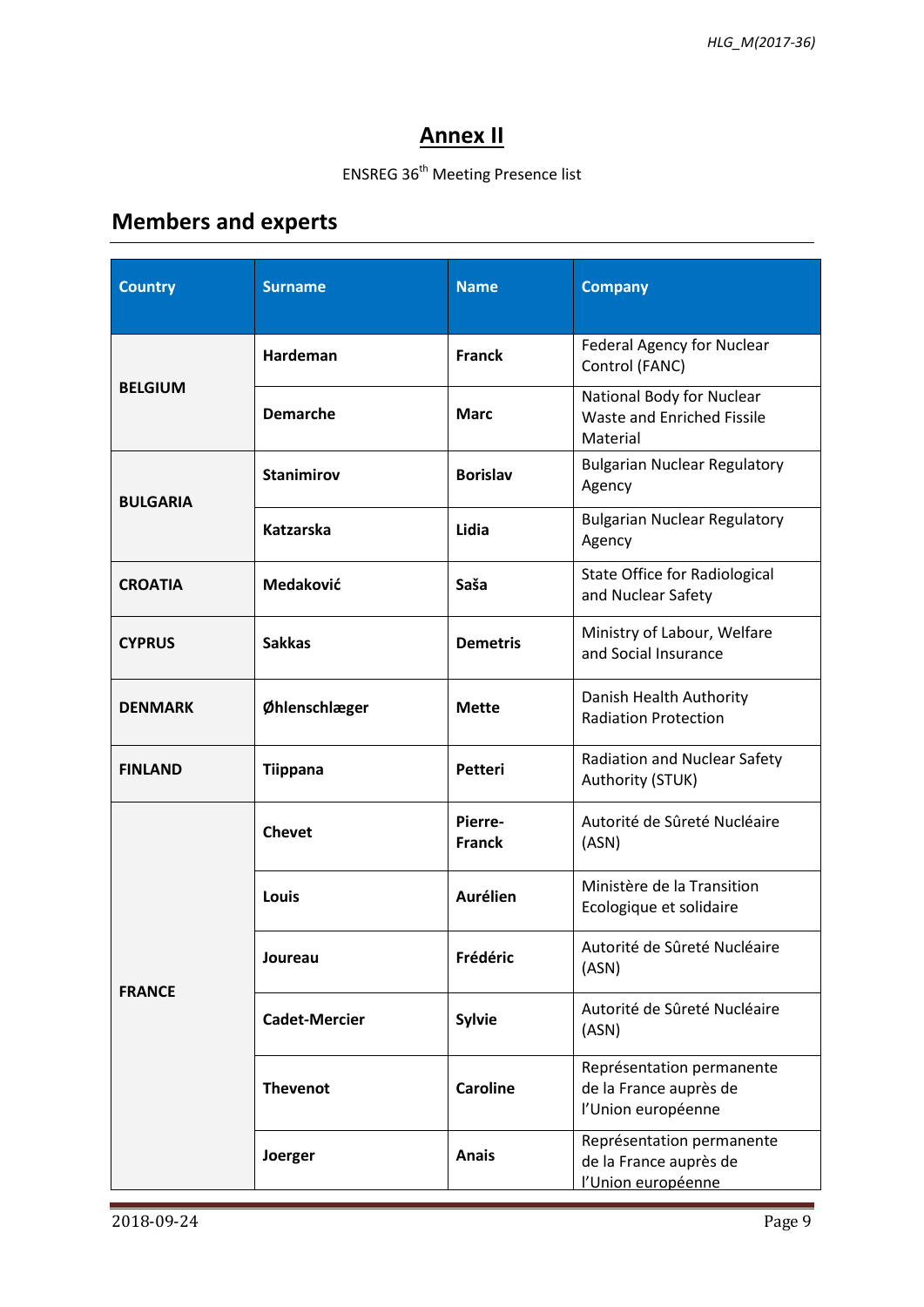| <b>GERMANY</b>   | <b>Elsner</b>    | <b>Thomas</b>    | Federal Ministry for the<br>Environment, Nature<br>Conservation, Building and<br><b>Nuclear Safety</b>      |
|------------------|------------------|------------------|-------------------------------------------------------------------------------------------------------------|
|                  | <b>Stoppa</b>    | Gisela           | Federal Ministry for the<br>Environment, Nature<br>Conservation, Building and<br><b>Nuclear Safety</b>      |
|                  | <b>Maurer</b>    | <b>Charlotte</b> | Federal Ministry for the<br>Environment, Nature<br>Conservation, Building and<br><b>Nuclear Safety</b>      |
|                  | <b>Niehaus</b>   | Gerrit           | Ministry of the Environment,<br>Climate Protection and the<br><b>Energy Sector of Baden-</b><br>Württemberg |
|                  | Stegemann        | Ralf             | Federal Ministry for the<br>Environment, Nature<br>Conservation, Building and<br><b>Nuclear Safety</b>      |
| <b>GREECE</b>    | <b>Housiadas</b> | <b>Christos</b>  | <b>Greek Atomic Energy</b><br><b>Commission (EEAE)</b>                                                      |
|                  | <b>Tafili</b>    | <b>Vasiliki</b>  | <b>Greek Atomic Energy</b><br><b>Commission (EEAE)</b>                                                      |
| <b>HUNGARY</b>   | <b>Rétfalvi</b>  | <b>Eszter</b>    | Hungarian Atomic Energy<br>Authority                                                                        |
| <b>IRELAND</b>   | <b>McMahon</b>   | Ciara            | <b>Environmental Protection</b><br>Agency                                                                   |
| <b>ITALY</b>     | Laporta          | <b>Stefano</b>   | Institute for Environmental<br><b>Protection and Research</b>                                               |
|                  | <b>Matteocci</b> | Lamberto         | Institute for Environmental<br><b>Protection and Research</b>                                               |
| <b>LITHUANIA</b> | Demčenko         | <b>Michail</b>   | <b>State Nuclear Power Safety</b><br>Inspectorate (VATESI)                                                  |
|                  | Šlepavičius      | <b>Sigitas</b>   | <b>State Nuclear Power Safety</b><br>Inspectorate (VATESI)                                                  |
|                  | Vainuté          | <b>Sandra</b>    | <b>Permanent Representation</b><br>of Lithuania to the EU                                                   |
| <b>LUXEMBURG</b> | <b>Majerus</b>   | <b>Patrick</b>   | Ministry of Health                                                                                          |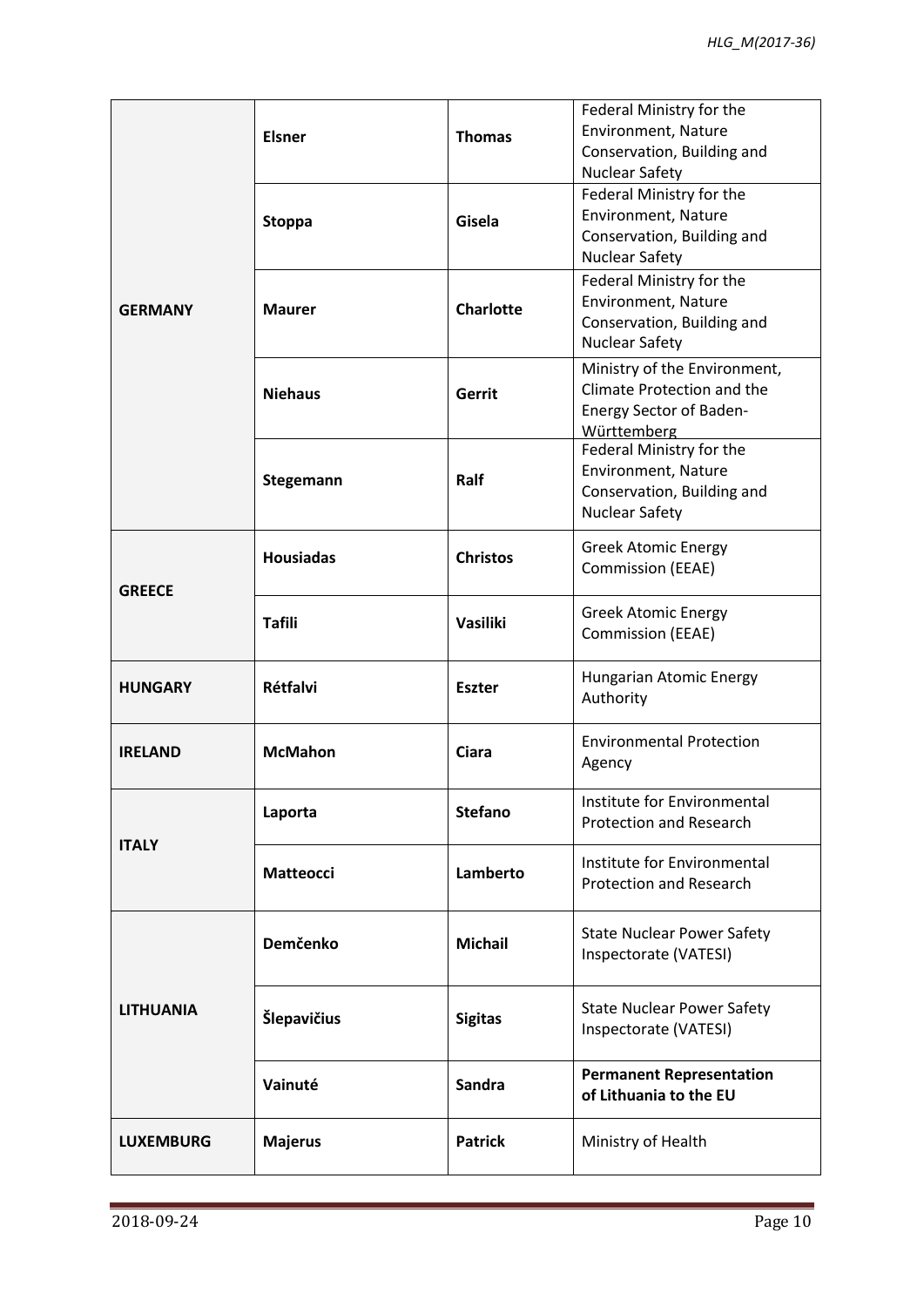|                                      | Lentz               | Guy            | Coordinator for EU &<br><b>International Affairs</b>          |
|--------------------------------------|---------------------|----------------|---------------------------------------------------------------|
| <b>THE</b><br><b>NETHERLAND</b><br>S | Jansen              | <b>Rob</b>     |                                                               |
|                                      | <b>Boom</b>         | <b>Jurrian</b> | Authority for Nuclear Safety<br>and Radiation Protection      |
|                                      | <b>Brugmans</b>     | <b>Marco</b>   |                                                               |
| <b>POLAND</b>                        | Przybycin           | Andrzej        | <b>National Atomic Energy</b><br>Agency                       |
| <b>ROMANIA</b>                       | <b>Moisii</b>       | Roxana         | <b>Permanent Representation</b><br>of Romania to the EU       |
| <b>SLOVAK</b><br><b>REPUBLIC</b>     | Žiaková             | <b>Marta</b>   | <b>Nuclear Regulatory Authority</b><br>of the Slovak Republic |
|                                      | <b>Pavlovic</b>     | Peter          | <b>Nuclear Regulatory Authority</b><br>of the Slovak Republic |
| <b>SLOVENIA</b>                      | <b>Grlicarel</b>    | Igor           | Slovenian Nuclear Safety<br>Administration                    |
| <b>SPAIN</b>                         | <b>Munuera</b>      | <b>Antonio</b> | <b>Spanish Nuclear Safety</b><br>Council (CNS)                |
| <b>SWEDEN</b>                        | <b>Knochenhauer</b> | <b>Michael</b> | <b>Swedish Radiation Safety</b><br>Authority                  |
|                                      | <b>Carlsson</b>     | Lennart        | <b>Swedish Radiation Safety</b><br>Authority                  |
| <b>UNITED</b><br><b>KINGDOM</b>      | Foy                 | <b>Mark</b>    | <b>Office for Nuclear Regulation</b><br>(ONR)                 |
|                                      | <b>Holmes</b>       | Josephine      | <b>Office for Nuclear Regulation</b><br>(ONR)                 |